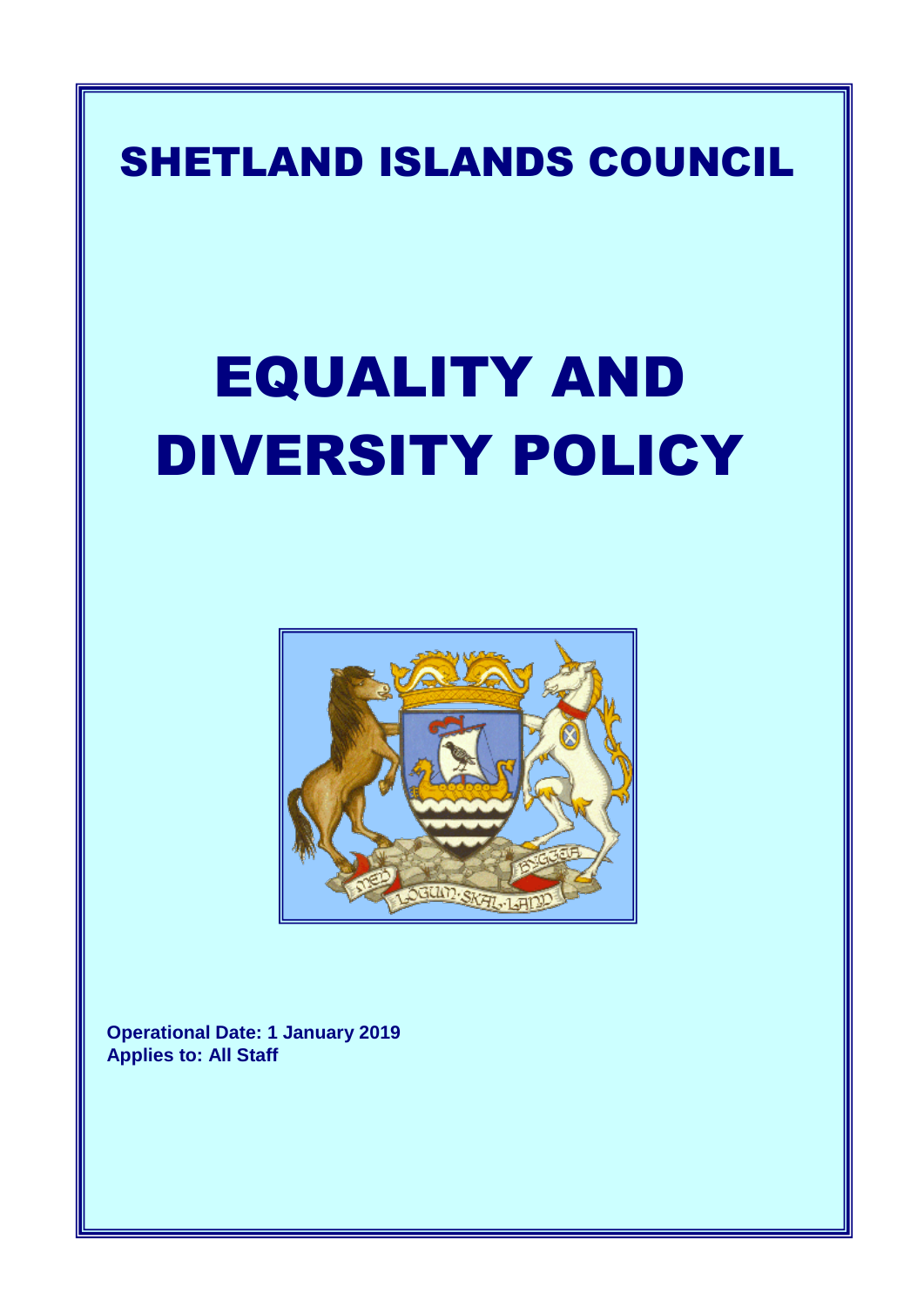| <b>Document Information</b>                        |                           |                                 |                                                                                                                                                 |  |  |
|----------------------------------------------------|---------------------------|---------------------------------|-------------------------------------------------------------------------------------------------------------------------------------------------|--|--|
| <b>Document Name/Description</b>                   |                           |                                 | <b>Equality and Diversity Policy</b>                                                                                                            |  |  |
| Version Number e.g. V1.1                           |                           |                                 | V2.1                                                                                                                                            |  |  |
| Author                                             |                           |                                 | Emma Manson, Senior Human Resources Adviser                                                                                                     |  |  |
| Lead Officer/Manager                               |                           |                                 | Denise Bell, Executive Manager - Human Resources                                                                                                |  |  |
| <b>Final Approval Date</b>                         |                           |                                 | 8 October 2018                                                                                                                                  |  |  |
| Approved by $-$<br>Council/Committee/Group/Manager |                           |                                 | Policy and Resources Committee                                                                                                                  |  |  |
| <b>Review Frequency</b>                            |                           |                                 | Full review $-3$ yearly                                                                                                                         |  |  |
| Date of next planned review start                  |                           |                                 | Formal review - October 2021                                                                                                                    |  |  |
| <b>Summary of changes to document</b>              |                           |                                 |                                                                                                                                                 |  |  |
| <b>Date</b>                                        | <b>Version</b><br>updated | <b>New</b><br>version<br>number | <b>Brief description of changes</b>                                                                                                             |  |  |
| 1/5/18                                             | V <sub>1</sub>            | V2.1                            | This is a complete revision of the Equality and<br>Diversity Policy which has been effective from 30<br>March 2005                              |  |  |
| 28/10/19                                           | V2.1                      | V2.2                            | This is a minor review of the Equality and Diversity<br>Policy for the purpose of meeting criteria in the Equally<br>Safe at Work accreditation |  |  |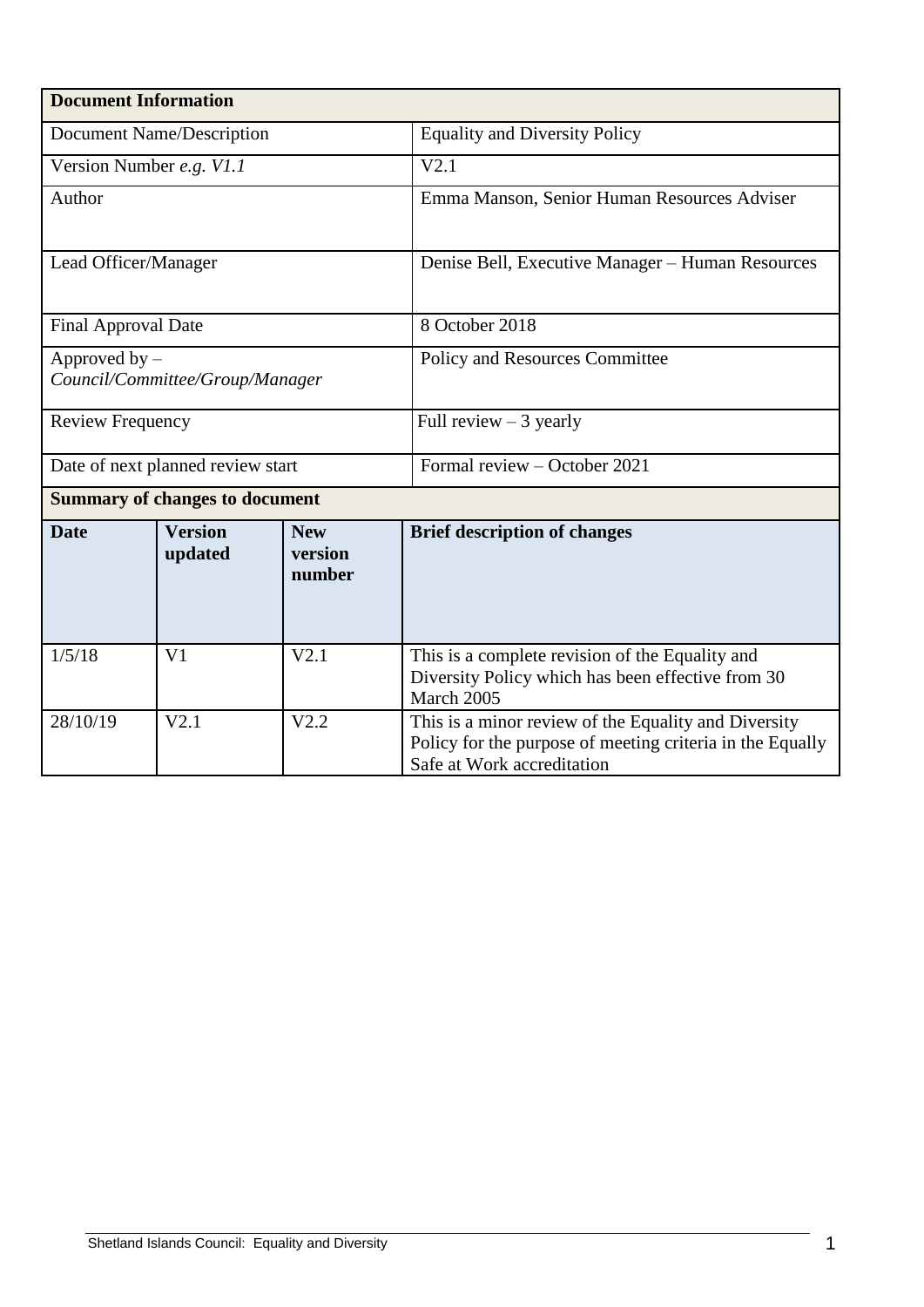Contents: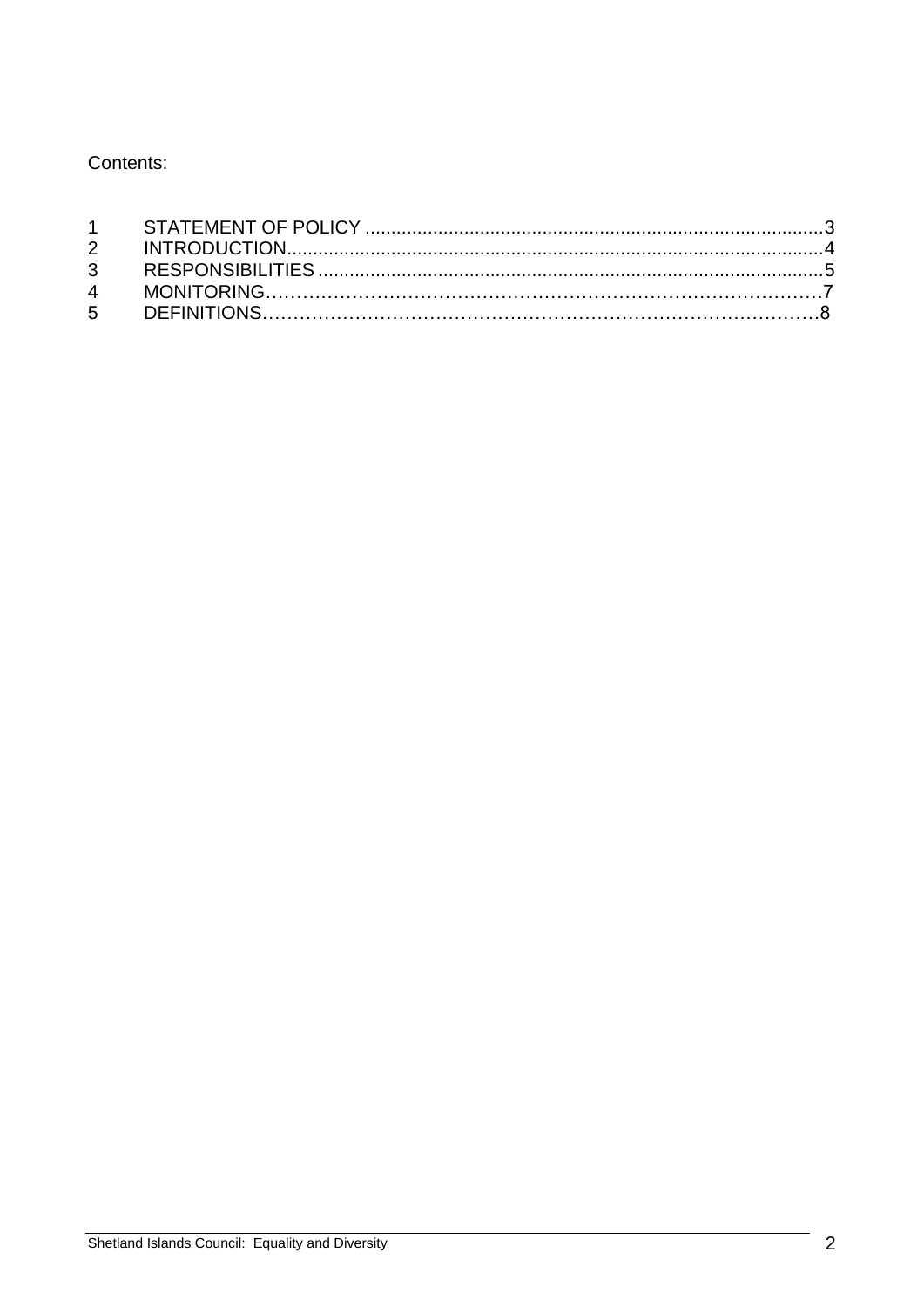### **EQUALITY AND DIVERSITY POLICY**

#### <span id="page-3-0"></span>**1 STATEMENT OF POLICY**

- 1.1 The Council's commitment to equality and diversity is not just about treating employees and job applicants fairly and consistently. It is also about managing a diverse workforce, providing equality of access to our services and promoting equality in everything the Council does. This is supported by the Council's values of providing **excellent service** by **taking personal responsibility** and **working well together** and our **Customer First Strategy**.
- 1.2 This commitment is to ensure that no employee or job applicant is unlawfully discriminated because of the Equality Act 2010 protected characteristics of age, disability, gender reassignment, marriage and civil partnership, pregnancy and maternity, race (including colour, nationality, and ethnic or national origin), religion or belief, sex (gender) and sexual orientation. The Council recognises that differences between people in the workplace should be respected and valued.

Our commitment is to:

- Ensure that no unlawful discrimination occurs in the workplace or work-based social events;
- Ensure that the Council complies with equalities legislation for protected characteristics of age, disability, gender reassignment, marriage and civil partnership, pregnancy and maternity, race (including colour, nationality, and ethnic or national origin), religion or belief, sex (gender) and sexual orientation.
- **Ensure that employees are aware of what types of behaviour may** constitute discrimination, racism and harassment and that such behaviour is unacceptable;
- **Provide a fair pay environment in line with our Equal Pay Statement** and the **Scottish Local Government Living Wage**;
- **Promote and encourage diversity amongst our workforce, including** being a **Disability Confident** employer;
- **Promote equality of opportunity to all in respect of the services we** deliver;
- **Ensure that communication and accessibility issues are considered at** all stages of Service planning and delivery;
- Ensure that managers and employees are aware of their responsibilities in terms of promoting equality and diversity and preventing unlawful discrimination.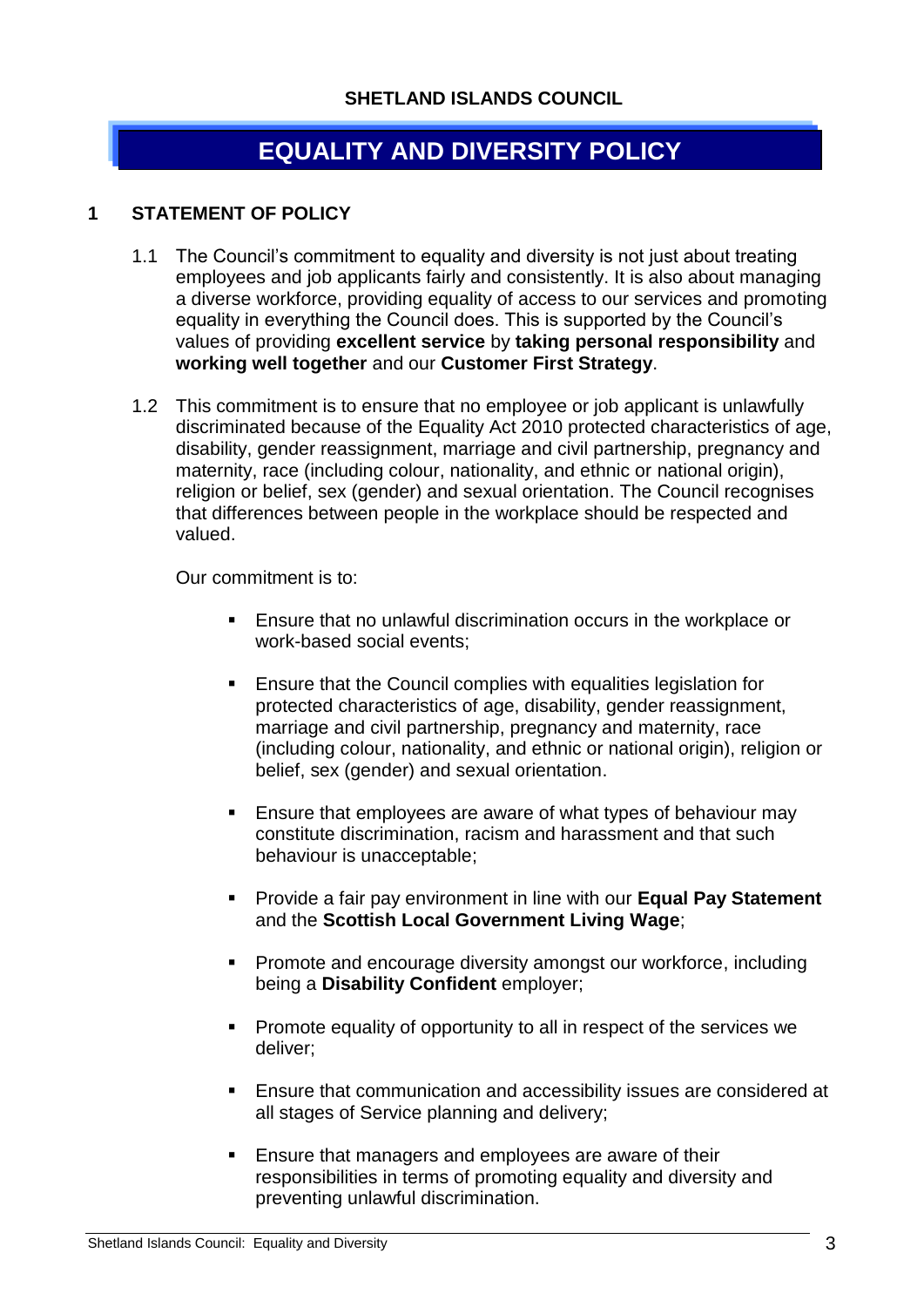- *Challenge gender stereotyping in the workplace by addressing occupational segregation*.
- *Create and maintain a culture free from sexism, sexual harassment and other forms of violence against women.*

#### **2 INTRODUCTION**

#### 2.1 Scope of Policy

This policy applies to all employees and potential employees of Shetland Islands Council.

External contractors providing goods and services are expected to adhere to the principles of this policy, as are volunteers.

Any breaches of this policy may result in action being taken under the Council's Disciplinary Policy.

#### *Any references to "woman/women" within this policy refers to anyone who identifies as female.*

#### 2.2 Aim

The Council's aim is to be an equal opportunities employer and service provider, and has an Equality and Diversity Policy for this purpose. The Council aspires through its **Workforce Strategy** to have a workforce which reflects the diversity of the population in Shetland.

To ensure that this policy is operating effectively the Council maintains records of employees' and applicants' gender, age, disability, race, ethnicity and marital status. Ongoing monitoring and regular analysis of such records provide a basis for appropriate action to eliminate unlawful discrimination and promote equality of opportunity.

It is important that Equality and Diversity is not seen as 'just another initiative' but as an evolving approach by which we genuinely try to keep improving. In this regard, the Council will use an 'Equality Impact Assessment' when developing and reviewing employment policies and during service planning and delivery.

#### <span id="page-4-0"></span>2.1 Legislation

The Council has a legal responsibility to ensure that no unlawful discrimination occurs in the workplace.The Equality Act 2010 protects people from discrimination in the workplace and in wider society. It replaced previous antidiscrimination laws with a single Act, making the law easier to understand and strengthening protection in some situations. It sets out the different ways in which it's unlawful to treat someone.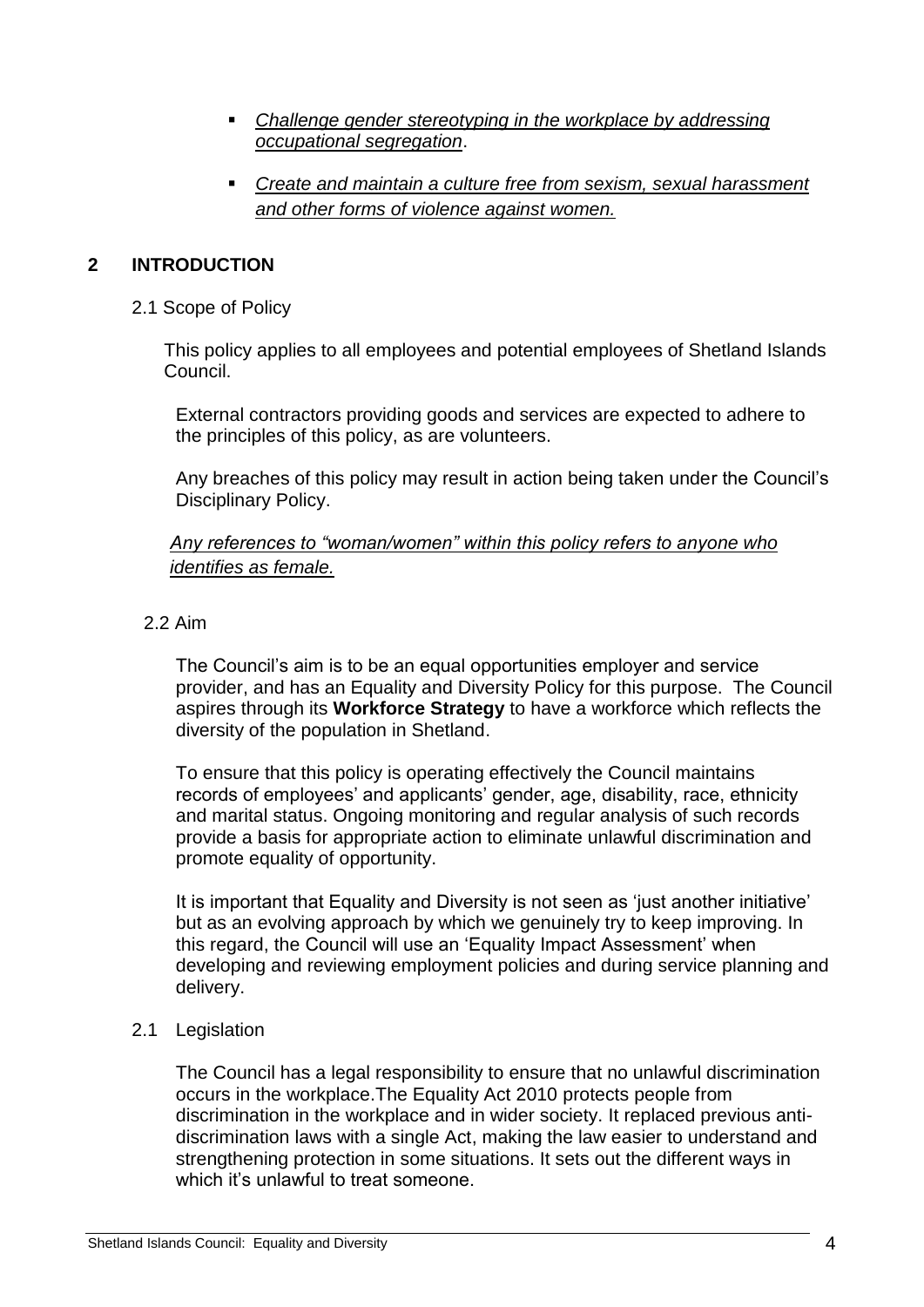The [Public Sector Equality Duty,](http://www.legislation.gov.uk/ukpga/2010/15/section/149) which forms part of the Equality Act 2010 came into force on 5 April 2011. It means that public bodies have to consider all individuals when carrying out their day-to-day work – in shaping policy, in delivering services and in relation to their own employees.

It also requires that public bodies have due regard to the need to:

- eliminate discrimination
- advance equality of opportunity
- foster good relations between different people when carrying out their activities

The Equality Act 2010 (Specific Duties) Regulations 2011 came into force on 10 September 2011.The specific duties require public bodies to publish relevant, proportionate information showing compliance with the Equality Duty, and to set equality objectives. This includes publishing gender, disability and race pay gap information and an Equal Pay Statement.

The Human Rights Act 1998 sets out the fundamental rights and freedoms that everyone in the UK is entitled to. These include:

- Freedom from slavery and forced labour
- Freedom from torture and inhuman or degrading treatment
- $\bullet$  Right to a fair trial
- No punishment without law
- Freedom of thought, belief and religion
- Freedom of expression
- Freedom of assembly and association
- Protection from discrimination in respect of these rights and freedoms

#### <span id="page-5-0"></span>**3 ROLES AND RESPONSIBILITIES**

3.1 To support the achievement of the aims of this policy

#### **Employees will:**

- **EXECOMPLED COMPLY With this, and other, Council policies to ensure equality of** opportunity and avoid discrimination;
- Set a personal example by ensuring that they do not, through their own words or actions, discriminate against another employee on any grounds not objectively based;
- Ensure that they do not, through their own words or actions, harass another employee including those having, or being perceived to have, one or more of the protected characteristics;
- Not victimise anyone who has made an allegation, or who has provided information about any allegation;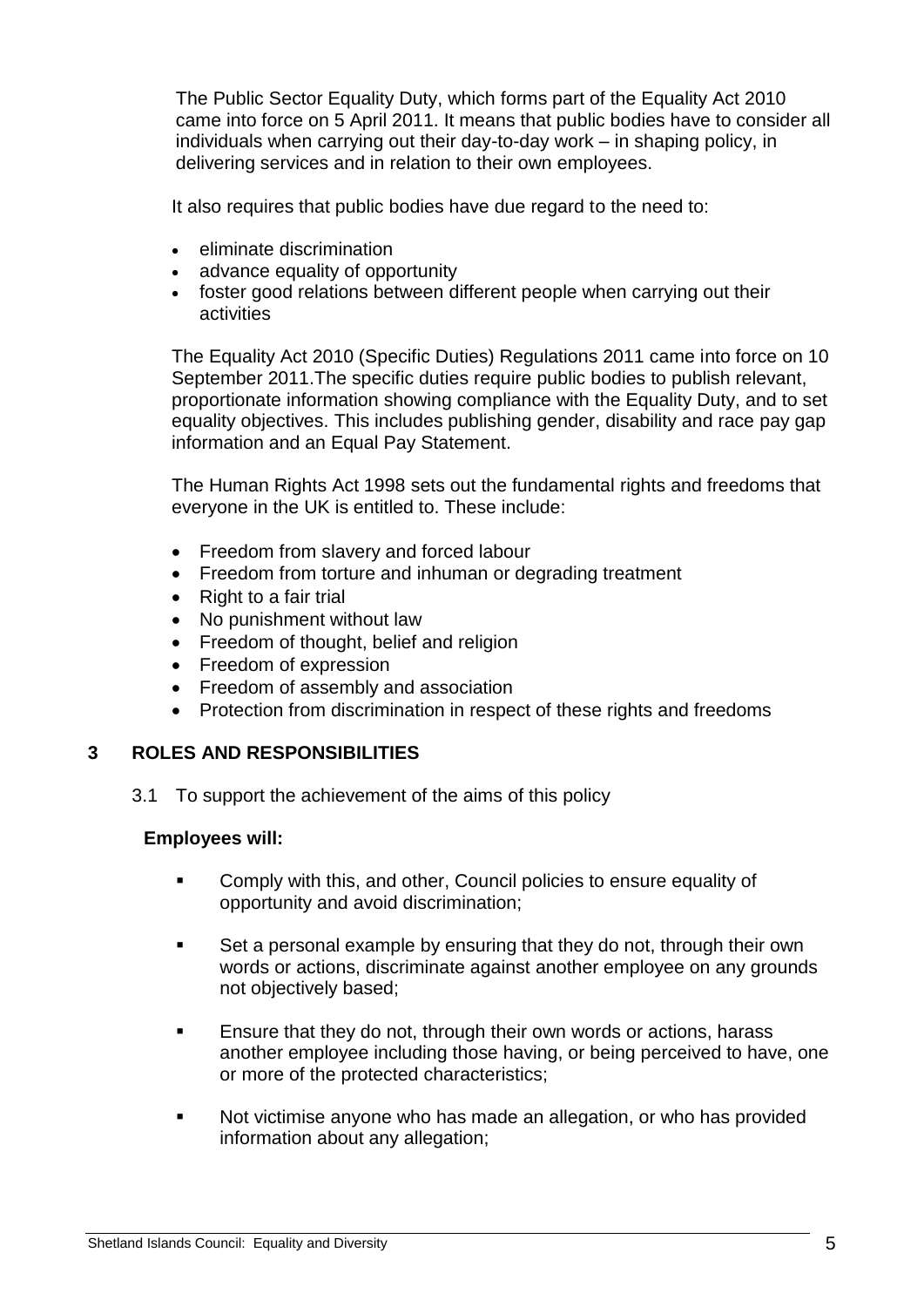- Be encouraged to draw specific acts of suspected discriminatory practice to the attention of the relevant manager or supervisor in line with the Council's Harassment and Bullying at Work Policy; and
- Be aware of their entitlement to challenge behaviour that is clearly causing distress or offence to others, by expressing disapproval or supporting colleagues who are experiencing such behaviour.

#### **Managers will:**

- **Ensure that they and their staff are made aware of this policy and its** contents;
- **Establish and maintain a working environment which is free from** discrimination and promote equality of opportunity; and
- Set a personal example by ensuring that they do not conduct themselves in a discriminatory manner.
- **Ensure that employees are made aware of the Council's support** mechanisms. These include access to the Staff Welfare Officer; counselling; occupational health, and informal resolution options such as mediation or facilitated meeting.

#### **Corporate Services will:**

- Work collaboratively with managers, employees and recognised Trade Unions to prevent discrimination in the workplace and promote equality of opportunity whenever possible;
- **EXECONSUM** Consult with recognised Trades Unions regarding the implementation, monitoring and review of this policy;
- **Provide training and guidance to managers and other staff as appropriate** on the content of this policy and also raise awareness of equality and diversity issues;
- **EXECT** Meet the terms set out in the Public Sector Equality Duty, including publishing equality information and setting equality objectives, and
- **Carry out an Equal Pay Review every two years as set out in the Council's** Equal Pay Statement, and publish gender, disability and race pay gap information.
- *Recognise the link between violence against women and women's inequality in the labour market as well as the Council's role as an employer in preventing violence against women through its Supporting Employees Experiencing Violence against Women Policy.*
- *Acknowledge that people have more than one protected characteristic that defines their identity and take an intersectional approach to addressing experiences of discrimination*.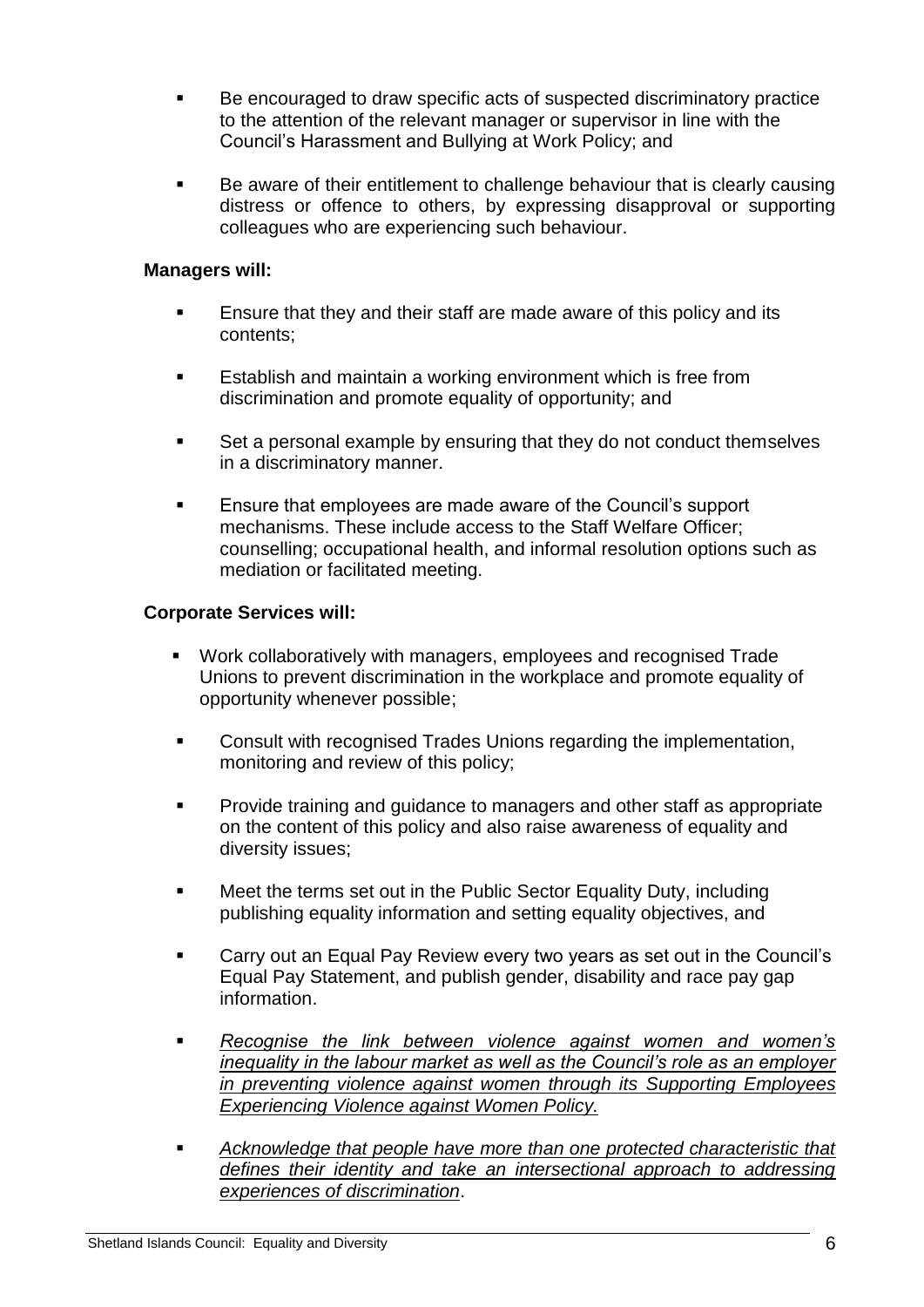#### **Directors will:**

- **Ensure that employees are made aware of this policy and their** responsibilities as a result of it;
- Take all reasonable steps to prevent discrimination in the workplace and promote equality of opportunity whenever possible;
- Drive a culture of being an equal opportunities employer and service provider;
- Ensure that managers take part in training and development opportunities to gain the understanding, skills and behaviours to carry out their responsibilities in line with this policy.

#### **4 MONITORING**

In order to ensure effective operation of this policy, the Council will monitor numbers of employees, job applicants, applicants for promotion and training, grievances and disciplinary action, and analyse them by equality group. In addition to this, the Council will identify gender, disability and race pay gap information and occupational segregation trends through carrying out an Equal Pay Review every two years.

Most of the monitoring data is collected through the Councils 'Comprehensive Human Resource and Payroll system' (CHRIS) and through 'TalentLink', a national online recruitment portal.

CHRIS and TalentLink can produce comprehensive data reports, which allow the Council to analyse the results. The data contained within these reports will be analysed against national and local census data in order to determine if any underlying trends exist. The results of this analysis will be used to identify the appropriate action needed to eliminate discrimination and promote equality of opportunity in line with Public Sector Duty requirements.

Because of the size of our community the Council will take extra care when publishing these results not to publicly identify individuals. Where equality monitoring produces data that could possible identify individuals the Council will make an overarching statement on what the results have revealed rather than publish the data.

#### **5 DEFINITIONS**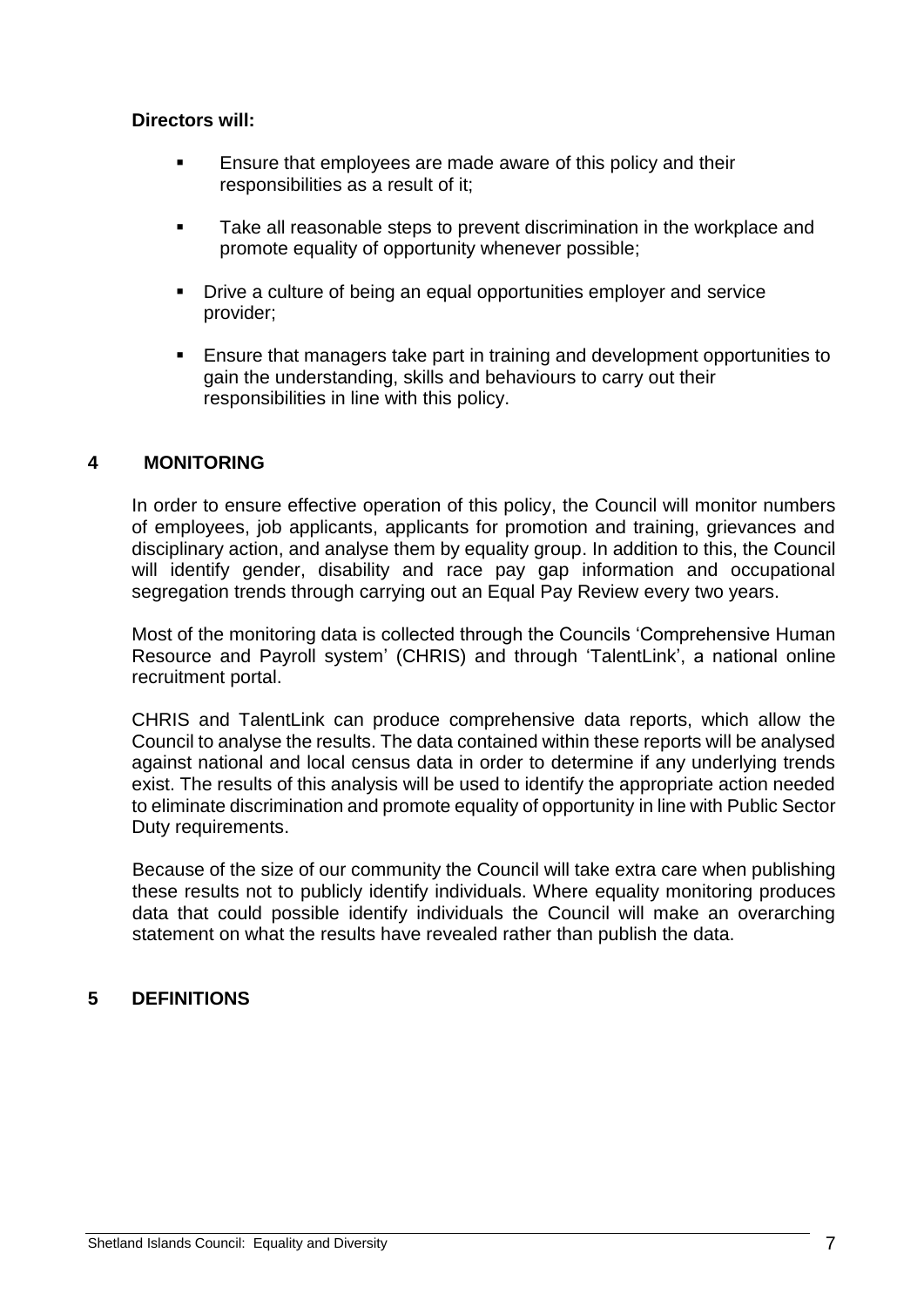- **Equality** is about ensuring that people are treated equally and fairly and that decisions on such matters as recruitment and selection, training and promotion are based solely on objective relevant criteria.
- **Diversity** is a broader term, which is about valuing the different contributions that people make, regardless of their abilities, background and beliefs. It is about giving individuals the opportunity to make their fullest contribution.
- **Direct discrimination** is when you are treated worse than another person or other people because:
	- you have a protected characteristic
	- someone thinks you have that protected characteristic (known as discrimination by perception)
	- you are connected to someone with that protected characteristic (known as discrimination by association)
	- **Indirect discrimination** happens when there is a policy that applies in the same way for everybody but disadvantages a group of people who share a protected characteristic, and you are disadvantaged as part of this group. If this happens, the person or organisation applying the policy must show that there is a good reason for it. If the organisation can show there is a good reason for its policy, it is not indirect discrimination. This is known as **[objective justification](https://www.equalityhumanrights.com/en/advice-and-guidance/commonly-used-terms-equal-rights#objective)**.
	- **Harassment** is unwanted behaviour that you find offensive, where the other person's behaviour is because:
		- you have a protected characteristic
		- there is any connection with a protected characteristic (for example, you are treated as though you have a particular characteristic, even if the other person knows this isn't true)

The unwanted behaviour must have the purpose or effect of violating your dignity, or creating a degrading, humiliating, hostile, intimidating or offensive environment for you.

To be unlawful, the treatment must have happened in one of the situations that are covered by the Equality Act. For example, in the workplace or when you are receiving goods or services.

 **Victimisation** is treating someone badly because they have done a 'protected act', or because an employer, service provider or other organisation believes that you have done or are going to do a protected act. The reason for the treatment does not need to be linked to a protected characteristic.

A protected act is:

- making a claim or complaint of discrimination (under the Equality Act)
- helping someone else to make a claim by giving evidence or information
- making an allegation that you or someone else has breached the Equality Act
- doing anything else in connection with the Equality Act